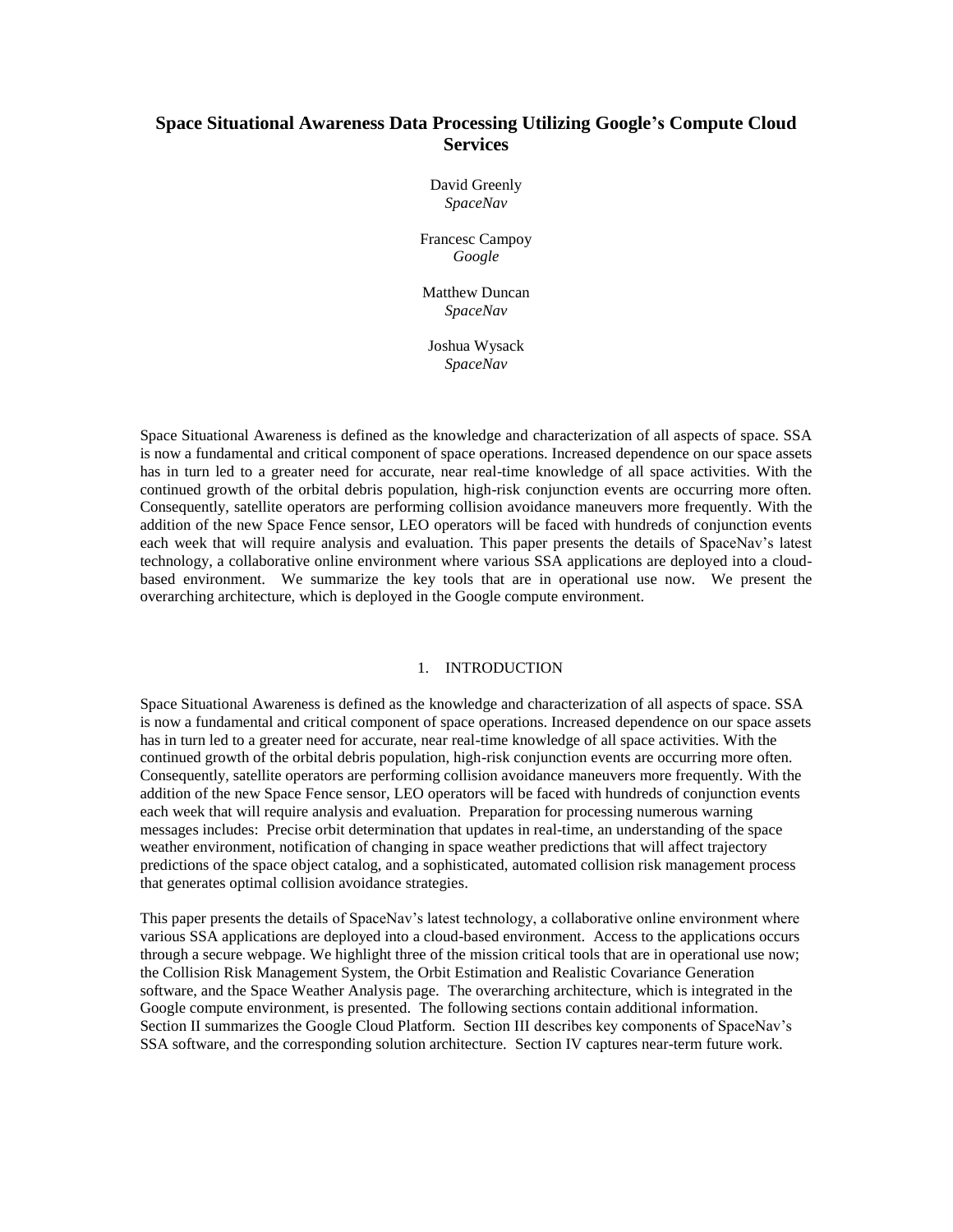# 2. DESCRIPTION OF THE GOOGLE CLOUD PLATFORM



The Google Cloud Platform [\(https://cloud.google.com/\)](https://cloud.google.com/) is a complete platform as a service solution. There is a robust toolset, products and APIs that enterprises can use to develop and quickly deploy applications to a variety of platforms. The Google Cloud Platform can be used for virtually any style of system by utilizing many technologies including Virtual Machines, Application Engines, Compute Engines, SQL Relational Databases, Java, and Prediction APIs.

#### **2.1 Available Software**

The flexibility of the platform provides the developer or system administrator with the ability use many of the "Launcher deployment" options or the ability to create

their own custom

environment from scratch. Virtual Machines (VM) can be created, and spun up very simply by using one of the preloaded images that contain a variety of Operating Systems, such as Debian Linux, CentOS, RedHat Linux, and Window Server 2008 and 2012. The Google Launcher allows the user to quickly install a variety of applications and development environments without having to do manual installs keeping each environment consistent. There are over 150 different options creating a powerful and convenient way to install products into your environment.

#### **2.2 Performance**

The Google Cloud Platform provides a variety of standard,

high performance, and high memory options when creating virtual machines in the cloud environment. Individual VMs can be created that utilize one or more cores of processing power up to a total of 32 cores. In addition, the high memory option for a 32 core VM utilizes a total of 208 GB of memory.

#### **2.3 Google Cloud Platform Console & Administration**

The Google Console provided for the administration of your cloud environment provides information about all aspects of the products that you are utilizing in the cloud environment. When you log into your project at the<https://cloud.google.com/> link, you will see a user-friendly menu on the left hand side of the screen that provides navigation through all aspects of the cloud products. Privileges for individual users can be set up for access to the cloud console providing separation of duties within your organization. Below is a section of the home page dashboard provided by the Google Platform Console:

| Monitoring<br><b>Source Code</b><br><b>Rrowse</b><br>Debug<br>Cloud Launcher<br>Deployments<br>Compute<br>App Engine<br>Dashboard<br>Instances<br>Versions<br><b>Task queues</b><br>Security scans<br>Quota details<br>Memcache<br>Search<br>Settings<br><b>Compute Engine</b><br><b>VM</b> instances | <b>Resources</b><br>Compute<br>-@. App Engine<br>0 instances<br><b>Compute Engine</b><br>靠<br>4 instances<br>Storage | 0.8<br>0.6<br>0A<br>0.2<br>Sep 12, 1:15 PM<br>Sep 12, 1:46 PM<br>Sep 12, 1:00 PM<br>Requests: 0<br>4xx client: 0<br>5xx server: 0 |  |  |
|-------------------------------------------------------------------------------------------------------------------------------------------------------------------------------------------------------------------------------------------------------------------------------------------------------|----------------------------------------------------------------------------------------------------------------------|-----------------------------------------------------------------------------------------------------------------------------------|--|--|
|                                                                                                                                                                                                                                                                                                       | SBL Cloud SOL<br>0 <sub>R</sub><br>1 instance<br>Cloud Storage<br>4 buckets                                          | <b>Compute Engine</b><br>CPU(%)<br>2.5                                                                                            |  |  |
|                                                                                                                                                                                                                                                                                                       | Explore other services<br><b>RPI</b> Enable Google APIs for your app<br>Deploy a prebuilt solution                   | 1.5<br>0.5<br>Sep 12, 1:15 PM<br>Sep 12, 1:46 PM<br>Sep 12, 1:00 PM                                                               |  |  |
| Instance groups<br>Instance templates                                                                                                                                                                                                                                                                 |                                                                                                                      | CPU: 2.386                                                                                                                        |  |  |

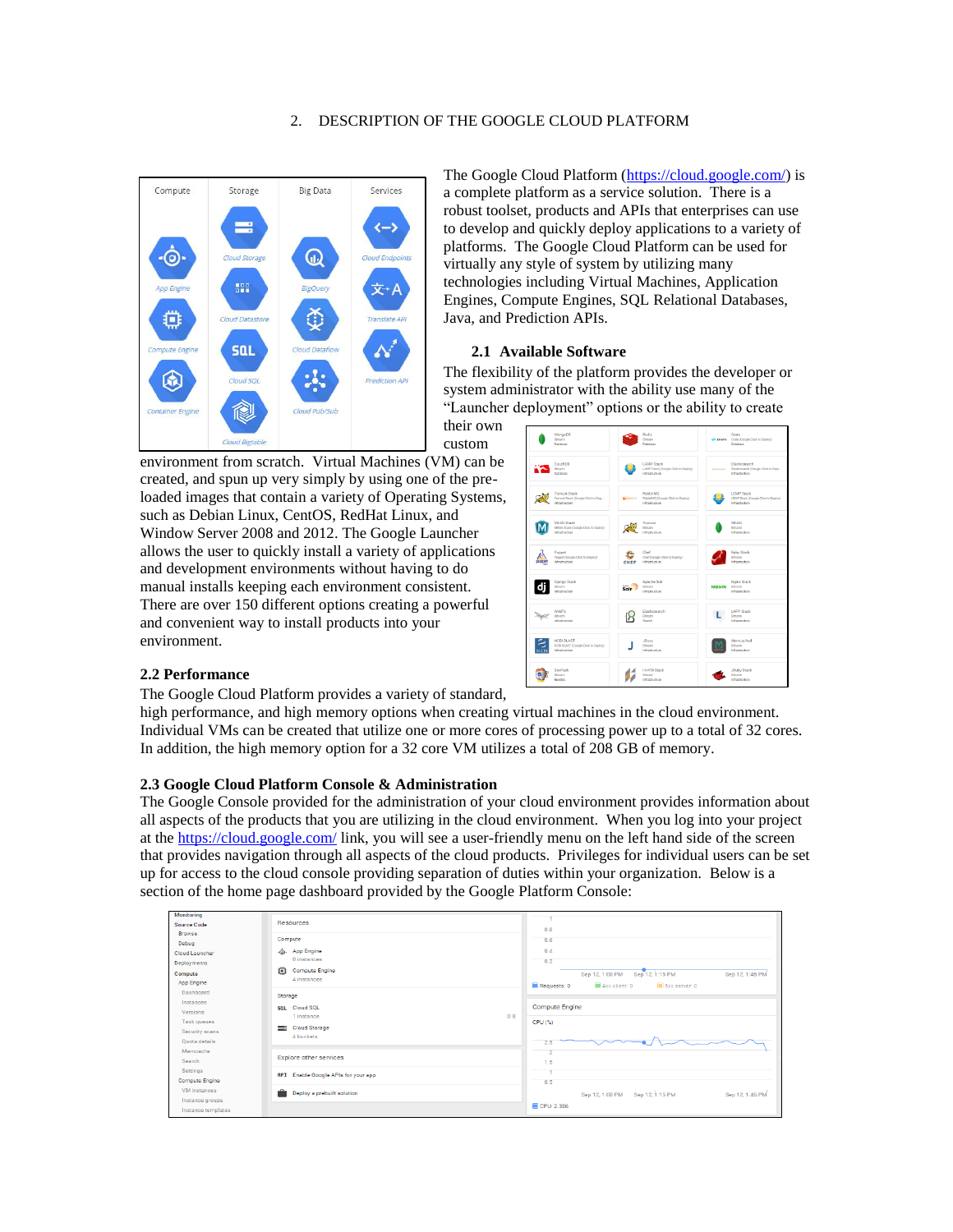# **2.4 Features/Benefits of Google Cloud Platform**

The Google Cloud Platform provides a highly reliable environment by utilizing multiple data centers around the world. As an enterprise, you define where you want your environment to be deployed via regions and zones. In the United States there are 3 regions each with multiple zones.

| us-central1 |           |              |                        |
|-------------|-----------|--------------|------------------------|
| Zones       | Instances | <b>Disks</b> | <b>Planned Outages</b> |
| Zone A      | 3         | 14           | No maintenance windows |
| Zone B      | 0         | 16           | No maintenance windows |
| 2 Zone C    | 0         | $\Omega$     | No maintenance windows |
| Zone F      |           | 3.           | No maintenance windows |

Data is automatically mirrored so that the user does not have to worry about data backups and other administrative type issues that normally need to be managed in an in-house data center. By using the Google Cloud Platform, there is no need to maintain a data center complete with all the requirements that are involved with hardware and the maintenance of that hardware. Personnel can concentrate of the development of new features and products that are a direct cost benefit to the company.

# **2.5 Deployment and Scalability**

Utilizing persistent disks, snapshot disks and multiple virtual machines, scaling and deploying multiple versions of the application is fast and simple. When a VM is started, a persistent disk is created that is attached to that VM. Once your custom application (or any other application) is installed on this persistent disk you can save this disk and re-use it on as many machines are necessary.

Creating a snapshot of this persistent disk, allows you save from this disk for later use or for back up purposes. If you require more processing power, all that needs to be done is to attach this disk to a more powerful virtual machine, and applications will run with more processing power, memory, or both. For testing purposes, you could have multiple versions of your SW installed on multiple persistent disks, and then attach each of those disks to different types of VMs, and run comparisons for benchmarking and test.

# **2.6 Community Support**

There are several options that provide free support for the Google Cloud Platform. Multiple Google Groups have been created for different areas of the Cloud Platform as well as Stack Overflow and Server Fault threads.

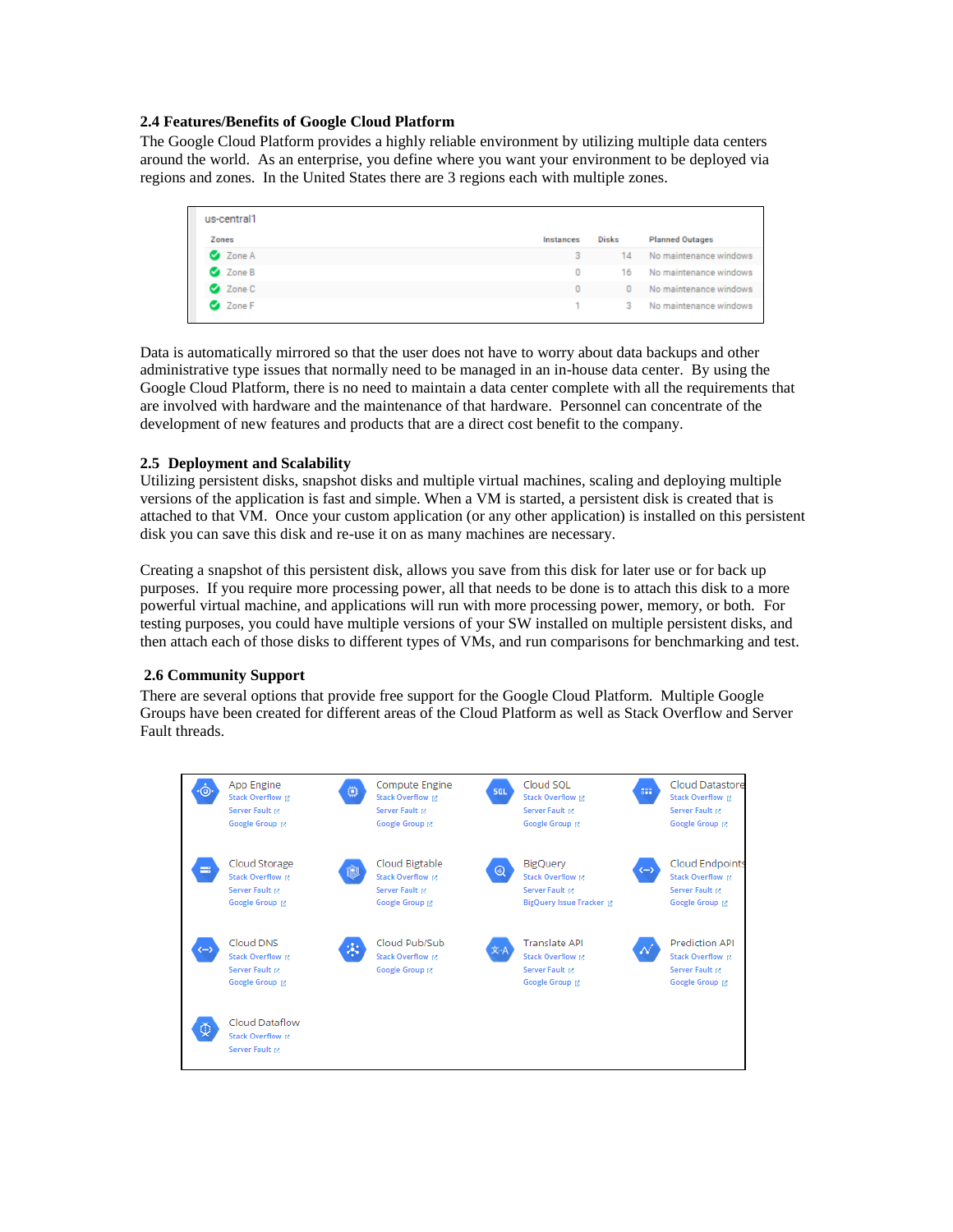## 3 FUNCTIONAL COMPONETS OF THE SOLUTION ARCHITECTURE

SpaceNav has developed various tools that comprise SpaceNav's SSA Tool Suite. Included in the software suite is a space-based observation simulator, a probability forecasting method for predicting conjunction event evolution, and an approach for determining how best to execute a collision avoidance maneuver. SpaceNav's latest technology is to deploy these applications into the Google compute environment, where simultaneous users can access the various applications from anywhere. Additionally, our Software as a Service (SaaS) model makes available data analytics, graphs, decision aids, and recommended courses of action, all available via a collaborative online environment.

<span id="page-3-0"></span>

#### **Figure 1: Architecture and Workflow**

In addition to deployment of the individual tools, we have built supporting architecture that enables realtime data exchange between the spacecraft owner/operator, the JSpOC, the Space-Track.org website, and other mission stakeholders. [Figure 1](#page-3-0) provides details of the existing architecture and workflow. Shown in Figure 1 is data being generated by the spacecraft owner/operator. Data can either be posted to Space-Track.org and then retrieved by the SpaceNav automation, or data can be automatically delivered to the Google Compute environment. Once received, data is automatically processed, analysis performed, and the results automatically delivered to the various mission stakeholders. The webpage allows mission stakeholders to have access to additional analysis and to examine data for their mission from almost any location. The interactive design of the architecture provides a platform for multiple users to collaborate on a particular high-risk conjunction event.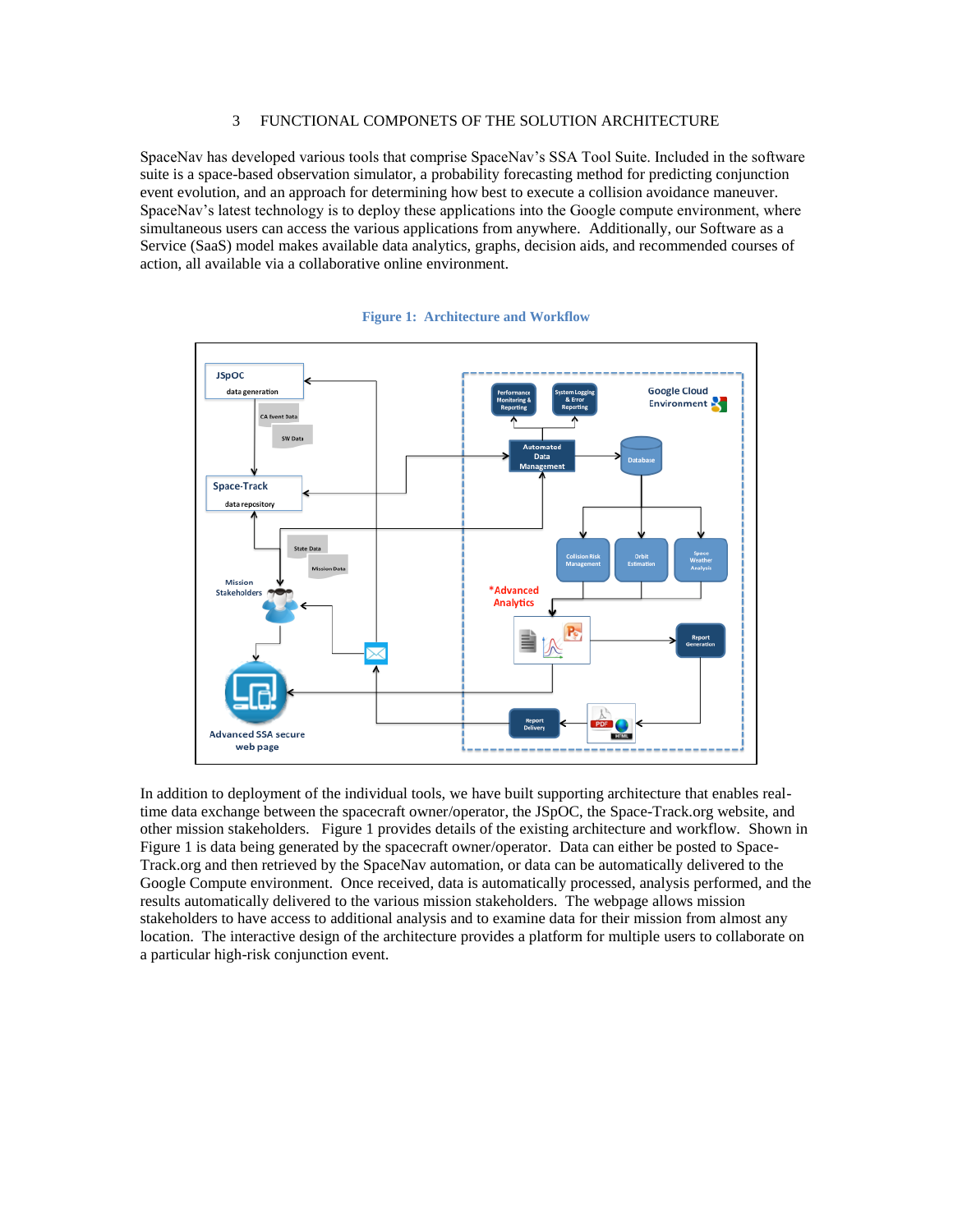# **3.1 Automated Collision Risk Management**

SpaceNav's collision risk management software suite enables satellite operators to quantify and mitigate high-risk conjunction events. The SpaceNav software suite is comprised of several analysis tools, a Monte Carlo simulation to forecast how risk evolves, and an optimal maneuver planning utility to reduce the overall collision risk.

The SpaceNav collision risk management software first processes conjunction event data that is generated by the Joint Space Operations Center (JSpOC). Output from the SpaceNav software consists of graphs and figures that are used to develop Course of Action (COA) strategies for the spacecraft operator. The software is designed to operate in either manual or automation mode. SpaceNav software operates on standard JSpOC data: Summary Reports, Orbital Conjunction Messages (OCMs), Conjunction Data Messages (CDMs), Vector



Covariance Messages (VCMs), and Sensor Tracking & Tasking Files.

Data products received from the JSpOC are automatically processed as soon as they are received. Quality checks are performed on the data, derived parameters are calculated, and the data is written to a database. Analysis figures are produced and uploaded to the webpage. The report delivery service sends e-mail and text to customized distribution lists to ensure that customers only receive the information that they desire. A description of the various software modules is presented in Section 3.3.1.

# **3.1.1 Software Module Description**

- *Probability Analysis Service*  Computes miss distance and collision probability for given close approach warning message [at TCA]
- *Maneuver Planning Service*  Generates one or more maneuver plans for a given set of operational targets and constraints
- *Covariance Generation Service*  Generates realistic, predictive covariance for a given spacecraft. Expected maneuver errors are also included.
- *Time Series Analysis* Graphical display of various parameters, spanning multiple warning messages
- *Close Approach Prediction Service* Generates close approach predictions for multiple primaries vs. a user-defined set of secondary objects
- *Event Statistics Service*  Generates various event statistics, including miss and probability distribution. Characterization of the secondary object population is also included.
- *Monte Carlo Analysis Service* Computes collision probability via Monte Carlo simulation. Output includes miss and miss geometry distribution.
- *SuperCODAC Data Analysis* Utility that processes SuperCODAC statistical error files produced by the JSpOC
- *LaunchCOLA Analysis* Collision Probability analysis utility that processed launch trajectory files spanning a given launch window.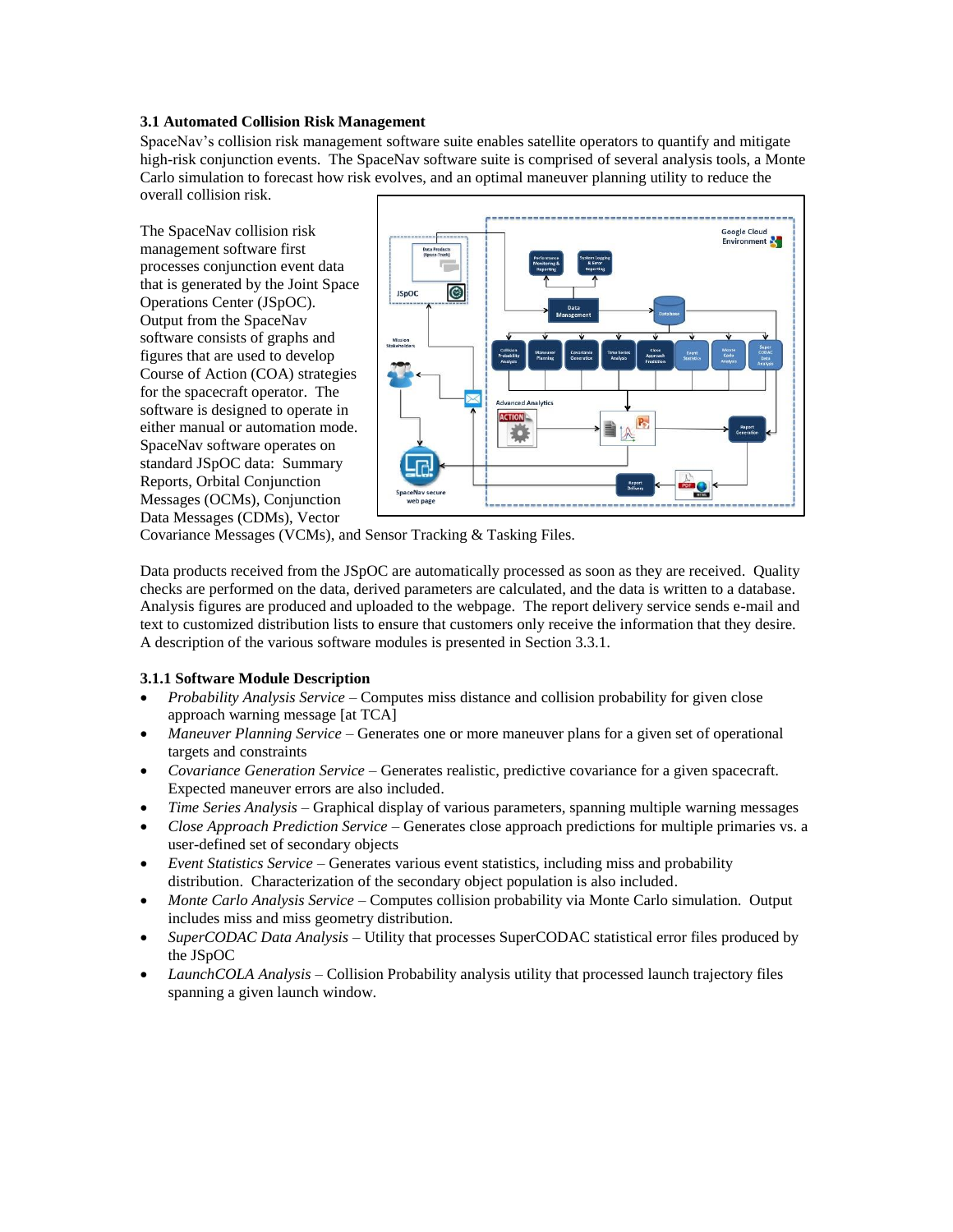#### **3.2 Orbit Estimation & Realistic Covariance Generation**

SpaceNav's Orbit Estimation and Realistic Covariance Generation Utility is used to process satellitetracking data, and produce realistic state and state uncertainty predictions. State estimation can be performed using angles, range/range-rate, or GPS measurements. The measurements can be from a ground



or space-based observer. The state estimation module utilizes an Unscented Kalman Filter (UKF). This method generates a state and covariance update following the processing of each observation. Figure 1 provides the software architecture for the state estimation module. The user will populate the UKF with a set of files prior to orbit estimation. The relevant data files include: a configuration file, the observation data file, and a file that contains the station location (or space-based sensor ephemeris file). A driver program that controls the execution of the estimation process collects the data. The UKF function performs the state estimation for each observation time. It relies upon a set of functions to perform various transformations; which vary depending upon the observation type. The propagator is called upon to propagate the state between each observation time and between tracks. The final output is the state and covariance at the last observation time.

Output covariance is determined by assessing the residuals of the measurements used as inputs into the orbit estimation tool. For future

ephemeris and covariance generation, this output covariance is propagated forward with the orbit state and additional sources of uncertainty are incorporated. In order to more accurately reflect the role of nonconservative forces in orbit propagation, one of two methods is employed. The first option is a consider parameter which incorporates uncertainties in atmospheric density modelling into spacecraft covariance. The second option is state noise compensation (SNC) which allows the user to incorporate uncertainties in spacecraft accelerations into the satellite covariance propagation.